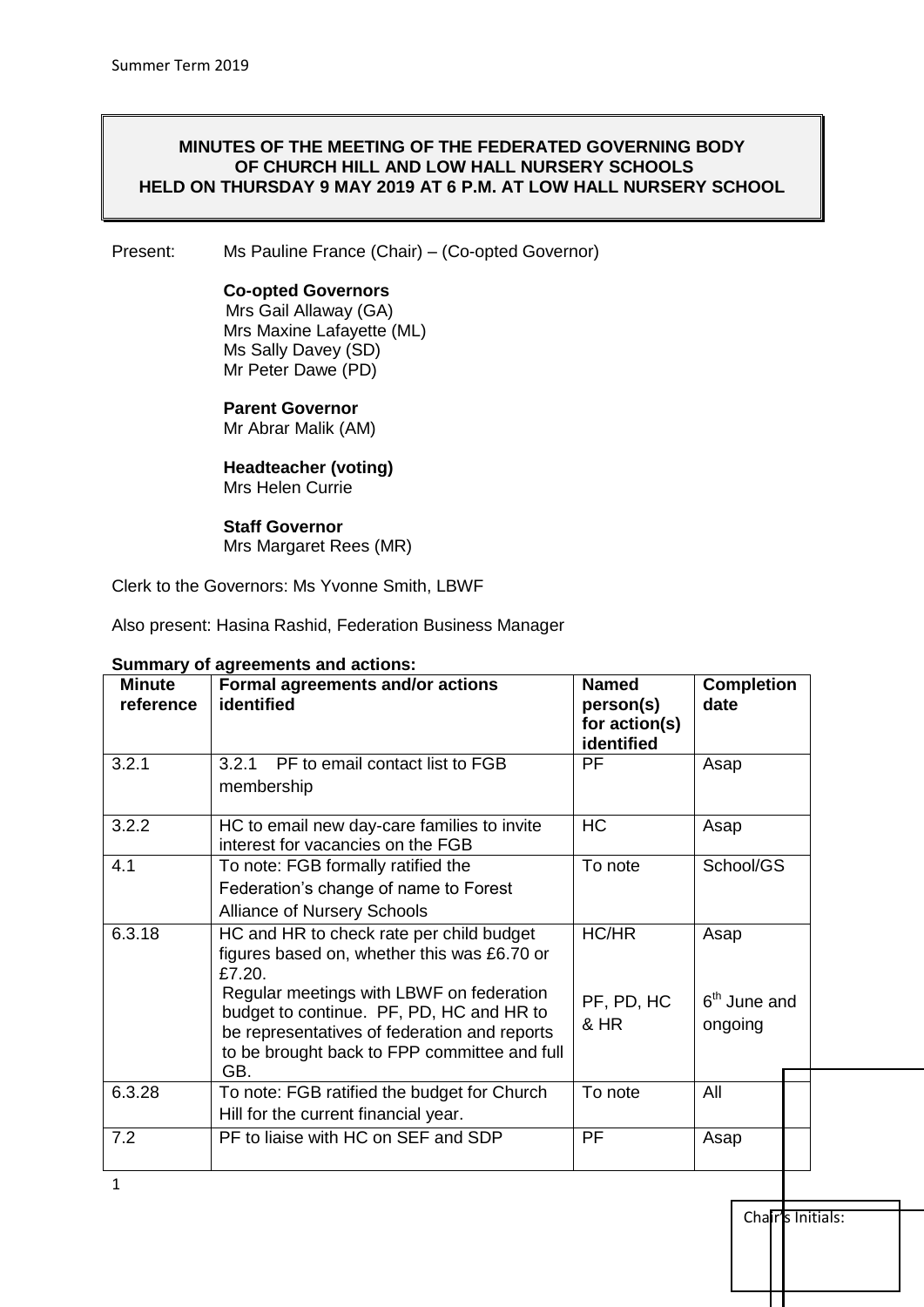|     | process                                                                                 |           |            |
|-----|-----------------------------------------------------------------------------------------|-----------|------------|
| 7.3 | Round robin email in June to ascertain                                                  | <b>PF</b> | June 2019  |
|     | information on link visits in June 2019                                                 |           |            |
| 7.6 | PF and PD to meet with HC and SLT to                                                    | PF/PD/HC  | Date to be |
|     | formulate a statement on the annual                                                     |           | arranged   |
|     | governance statement for the website.                                                   |           |            |
| 8   | Clarify training for Governors on GDPR and                                              | <b>GS</b> | Asap       |
|     | any additional training needs                                                           |           |            |
| 10  | To note: FGB agreed to buy into Governing<br>Services for the following financial year. | AII/GS    | To note    |
|     | Clarify with WF if they would fund clerking for<br>the SFFC meetings                    | HC/GS     | Asap       |

## **1. WELCOME AND APOLOGIES FOR ABSENCE**

- 1.1 The Chair welcomed all to the meeting and in particular, Mrs Margaret Rees, who had been re-elected Staff Governor.
- 1.2 Apologies were accepted from Ms Sandra Campbell, Ms Katherine Hall, Mr Jana Mills, Mrs Susan Peacham and Ms Chloe Shrimpton (maternity leave). There were no other apologies or absences.
- 1.3 The Clerk confirmed that the meeting was quorate with 8 Governors present.
- 1.4 Notice of Any Other Business/Confidential items Notice was given regarding items of confidential business. There was no notice of any other business.

# **2. DECLARATIONS OF INTEREST**

- There were no declarations of interest pertaining to any matters on the current agenda.
- 2.2 HC noted that Katherine Hall (KH) would be producing artwork for Low Hall (LH) as part of a private funding initiative (PFI).

## **3. MEMBERSHIP OF GOVERNING BOARD**

3.1 The Chair confirmed with Governors that they were happy for the contact list of members of the FGB to be shared at the meeting. All members gave permission for these to be shared and copies to be emailed to all on the list.

#### 3.2 Vacancies It was reported that Staff Governor vacancies were now filled. Current vacancies were: one LA and one Parent Governor vacancy.

- 3.2.1 The Chair reported that there had been expressions of interest for co-opted Governor but not LA vacancy. The Chair and HT pointed out that much had been done over the last two years to ensure the FGB included people who had knowledge and experience in education and early years matters. The FGB was asked to consider if there were gaps in expertise on the FGB. It was suggested that finance or legal knowledge would be helpful. The FGB felt further representation from teaching staff was not necessary.
- 3.2.2 It was agreed the vacancies could be left open until next term. There were a number of new day-care families, whom HC would email.

## 3.3 DBS

It was noted that DBS certificates for KH and AM were currently being processed. All other DBS certificates were up-to-date and held by the school.

Chairfs Initials:

## **ACTION**

2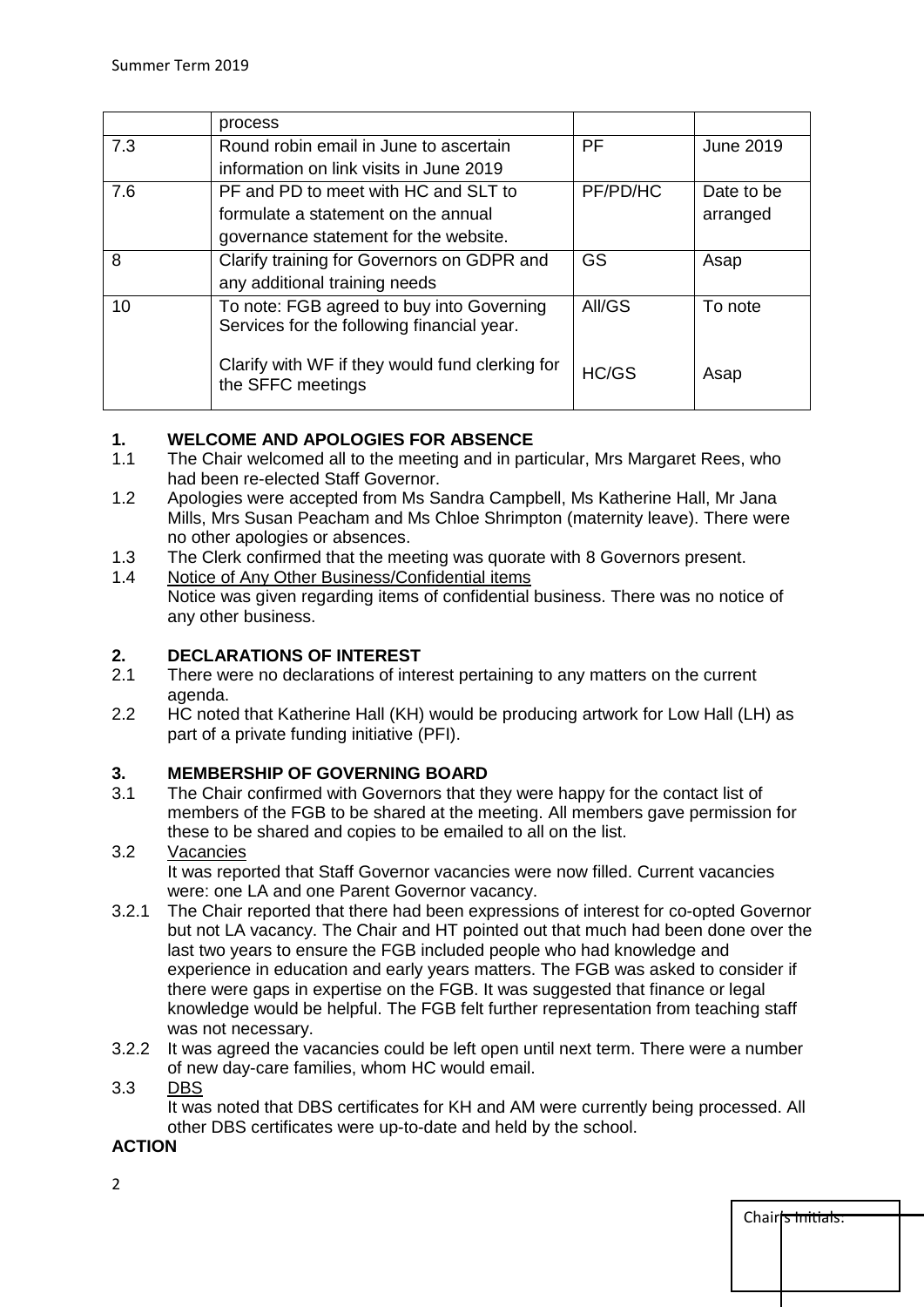#### **3.2.1 PF to email contact list to FGB membership**

#### **3.2.2 HC to email new day-care families to invite interest for vacancies on the FGB**

## **4. FEDERATION NAME CHANGE**

- 4.1 It was noted that in last FGB meeting there was a unanimous decision to change the brand name.
- 4.2 A proposition was put forward and seconded to the FGB that the Federation change its name to Forest Alliance of Nursery Schools (FANS). The FGB unanimously agreed the proposal with no objections. It was noted that the individual schools would retain their existing names (i.e. Church Hill and Low Hall.)
- 4.2.1 The Federation was working with WF to register the new name on the Instruments of Governance, with Ofsted and any other relevant body.

#### **ACTION**

**4.1 To note: FGB formally ratified the Federation's change of name to Forest Alliance of Nursery Schools** School, GS

## **5. MINUTES OF PREVIOUS MEETING**

5.1 Minutes of the FGB meeting held on 18 March 2019 The minutes were accepted as a correct record, signed by the Chair and retained by the Federation.

#### 5.1.1 Matters arising

HC was congratulated on completing her NPQH qualification.

- 5.2 Minutes of the meeting of the Premises Committee held on 7 March 2019
- 5.2.1 The minutes were received and accepted by the FGB.
- 5.3 Minutes of the meeting of the Learning and Development Committee held on 7 March 2019

The minutes were received and accepted by the FGB.

#### **6. INFORMATION SHARING AND REPORTS (Note agenda item 6.3 was taken before Headteacher's Report 6.1 and Report from Future Sustainability Working Party 6.2)**

## **6.3 BUDGET MONITORING REPORT; CHURCH HILL**

Ms Hasina Rashid (HR) reported on the budget outturn 2018-19.

- 6.3.1 Total income was £671K and expenditure was £833K. When absorbed by the reserves budget, the closing reserves were £304K. The school needed to account for a £35,924 deficit.
- 6.3.2 It was noted that the £162K in-year deficit was a substantial amount. The day-care reserve of £169K was only sustainable by the school for up to another year, therefore decisions needed to be taken regarding Church Hill's future.
- 6.3.3 The main emphasis would be on increasing pupil numbers. At the start of the year in September 2018, the numbers were down but the intake for September 2019 looked promising. The school also should not have ongoing LA claw backs.
- 6.3.4 There was an ongoing staffing restructure.
- 6.3.5 Pupil Premium (PP) income of £1215K was received.
- 6.3.6 Accrued income from the rates; the assumption had been that school would be reimbursed by WF for the last two years, as it used to do prior to national funding formula changes. Talks had taken place and WF had now agreed to reimburse the rates to all three nursery schools and not just Acacia Nursery School. The FGB recorded their thanks to HR's persistence and to the Chair for her letter to WF on this.

Chair's Initials:

## **Q: Ongoing, what is the situation on payment of rates?**

3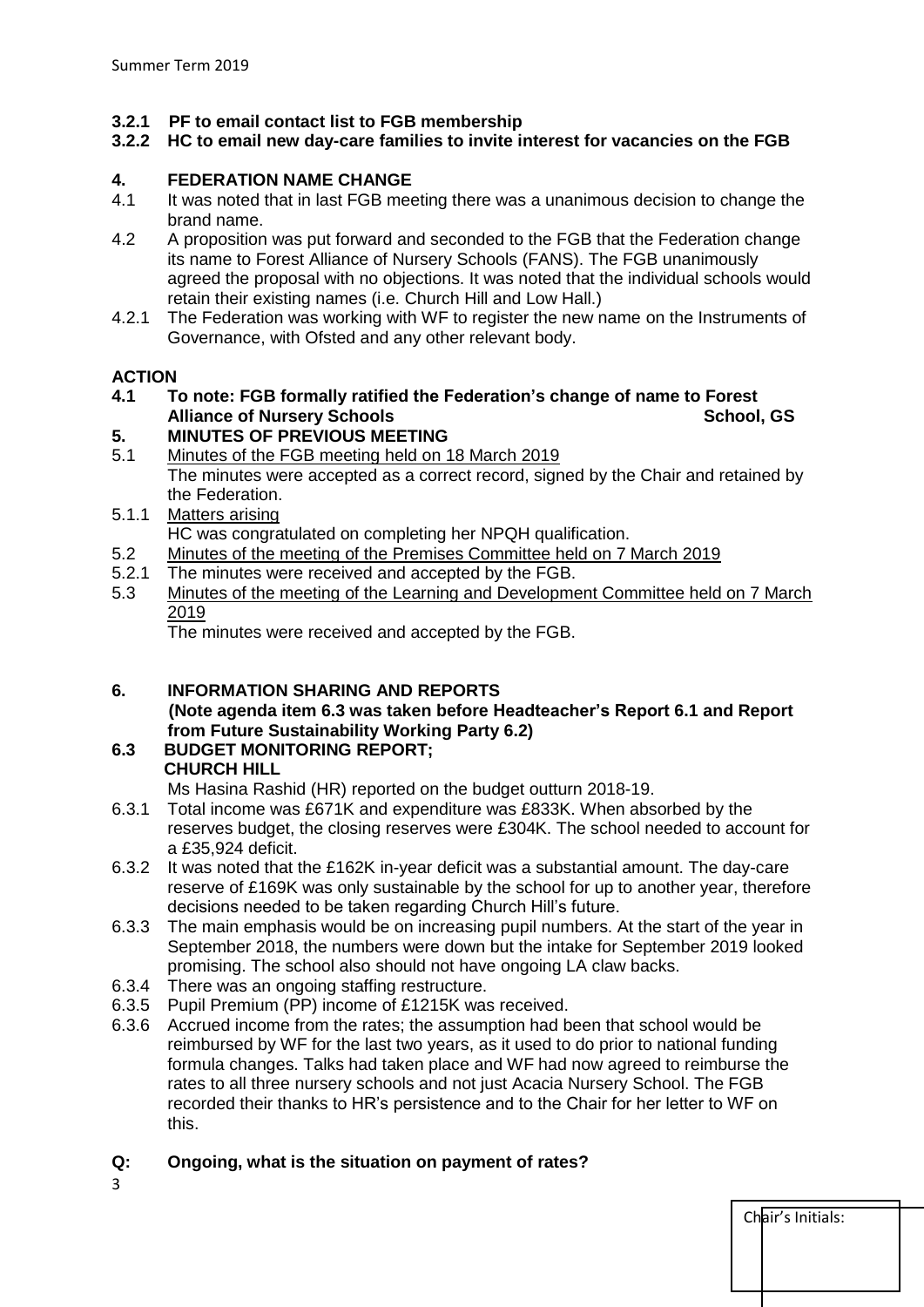#### **A: Until 2021, the school will not pay a rates bill. A review by Government was being undertaken on the funding of nursery schools and it was hoped this would resolve the situation.**

- 6.3.7 The predicted day-care income budget of £2010K only actually achieved £141K.
- 6.3.8 This was a direct impact of the 30-hour roll out. This was because, previously, families had bought 5 days and then top-up services. As advised by WF, children could now attend 2 or 3 days and not top-up. This had seriously affected the income of the school.
- 6.3.9 It was noted that nursery schools needed to be flexible to achieve income. LH was not recruiting as much because they were not as flexible.
- 6.3.10 The Chair noted that they had met with Eve McLaughlin (EMcL) and Lindsay Jackson (LJ) from WF to identify budget problems for both schools. WF had noted that the 30 hour funding was affecting the schools and had suggested they look at unit costs. The meeting had proved very helpful. This was the beginning of a series of meetings with WF to focus on a plan for the schools' financial recovery and potential developments in providing training, as well as early education in the borough. The next meeting would be on 6 June.

## **LOW HALL BUDGET**

- 6.3.11 HR reported on the budget outturn 2018-19 for Low Hall Income was £459K for the year. SEN funding was £31K, including £3,500 PP funding. Daycares income was £62.5K, lower than CH.
- 6.3.12 Expenditure was £658.8K, leaving an in-year deficit of £199.7K.
- 6.3.13 Reserves were £246K. This closed the pot on £54,274K a significant drop.
- 6.3.14 Capital carry-forward was £21.9K
- 6.3.15 The figures were ringing alarm bells in this financial year. It was noted that the bank account would only currently cover a month or two of staff salaries.
- 6.3.16 Figures were based on the intake of 80 children and LH was fuller than this. Savings could only be achieved in salaries or finding other sources of income.
- 6.3.17 In the meeting held with WF (see 6.3.10 above) a loan was proposed with a 5 year recovery plan.

#### **Q: How does the loan work?**

- **A: LH had been in this situation before. The process was intense. WF would come in. All orders would be authorised by the WF. They would work with the school on financial planning.**
- 6.3.18 HC noted that the budget was based on a rate of £6.70 per child but she queried this as children received £5.50 per hour but she believed there was a supplement for nursery schools so each pupil should receive an additional £1.70ph, which totalled £7.20ph.

#### **ACTION**

**6.3.18 HC and HR to check rate per child, whether this was £6.70 or £7.20. CH, HR Regular meetings with LBWF on federation budget to continue. PF, PD, HC and HR to be representatives of federation and reports to be brought back to FPP committee and full GB.** 

## **CHURCH HILL NURSERY SCHOOL BUDGET 2019-20**

- 6.3.19 Going forward, income from the polling station would be deducted.
- 6.3.20 Staff costs

The Federation had changed Site Supervisor Officer (SSO) cover; which was halved. However, this had implications for mobile cover. It was hoped that the staffing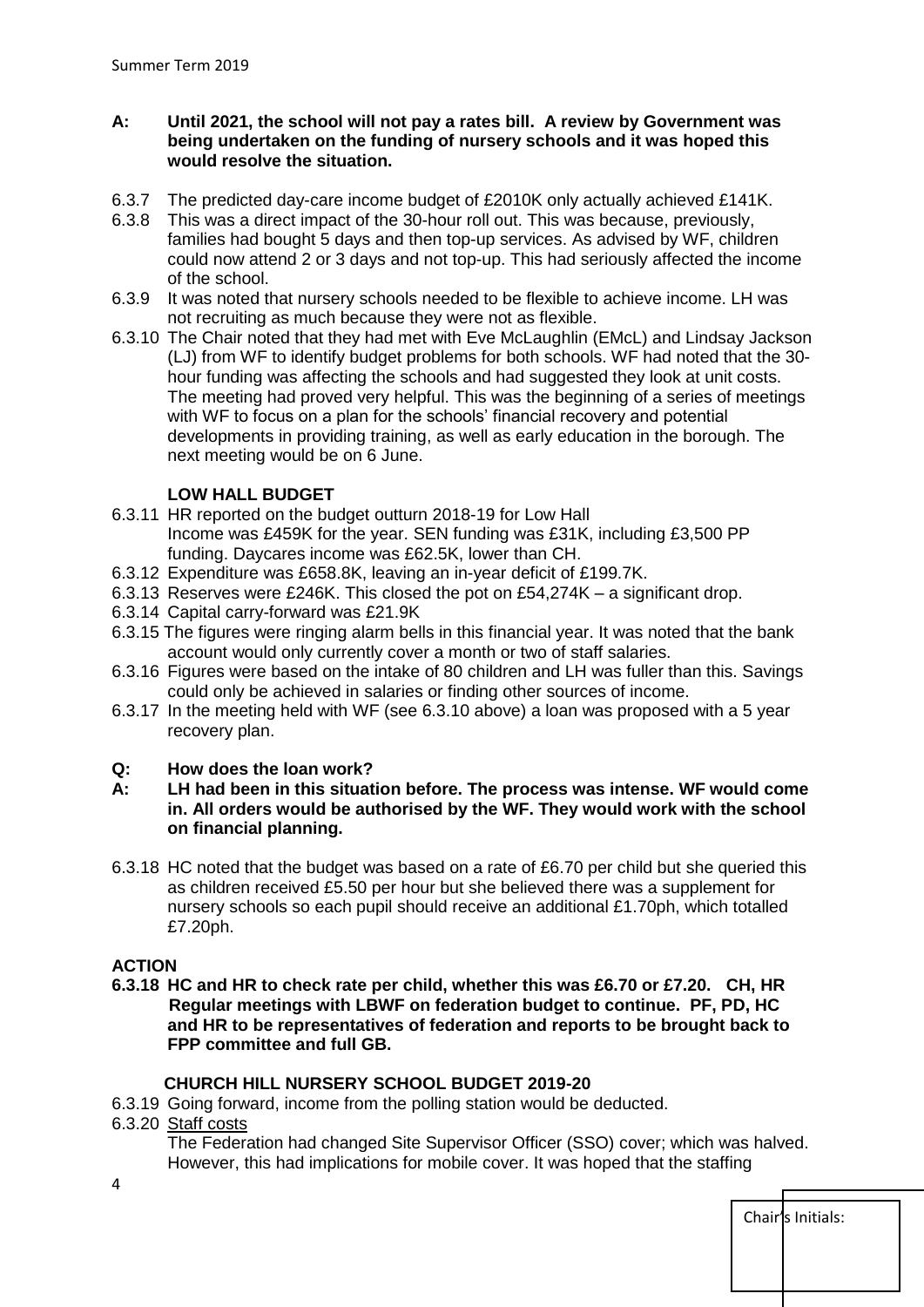restructure would help with this. The cleaner had been asked to open up at CH and the SSO to close up. This would work across the Federation.

- 6.3.21 Service Level Agreement/s (SLA)/s
- 6.3.22 The GDPR buy-in was £3K. This was not good value for money and would be reconsidered. The GDPR oversight had to be independent. It was noted that Newham paid £365 for GDPR, so the Federation could look outside WF
- 6.3.23 Legal services from WF were bought into.
- 6.3.24 The deficit was £133K. £169K was carried forward and the reserves pot was £35.9K.

#### 6.3.25 Day care

The cost of daycares was high. The income was £145K for this year. The expenditure was mainly staff costs with £27K of other expenditure. This was already in deficit of £148.5K. LH could try to scale back on daycares expenditure.

#### **Q: Did this budget include the staff restructure?**

#### **A: Yes, and the SSO. But LH did not have a reserves pot. HR would recommend that CH could help decrease the deficit for LH for this year.**

- 6.3.26 The SSO level 2 would be cross-charged across budgets for both schools ongoing, and only charged to CH for this financial year. This would be reviewed in October 2019.
- 6.3.27 The capital pot was up to 23.9K
- 6.3.28 The FGB agreed to sign off the budget for Church Hill 2019-20 financial year.

#### **ACTION**

#### **6.3.28 To note: FGB ratified the budget for Church Hill for the current financial year. GS, School**

## **LOW HALL NURSERY SCHOOL BUDGET**

HR reported on the budget.

- 6.3.29 The intake numbers which the budget was based on were very low although they had risen. The most important challenge was to be full in September 2019, although this would be difficult. The income was only received on the next headcount, which was then backdated.
- **Q: Why was the intake low in September?**
- **A: There were two terms of being low from September 2018. This depended on what kind of place children had. E.g. if children were born in February, they would receive funding in the summer but the school would not received the funding until the child's birthday. Also, the premises at LH were shabby, although reserves had been spent on this and it was improving. Additionally, the school had to work with the ratio of staff to pupils. If they worked to this ratio, there was a cost if staff were sick.**
- 6.3.30 £49K had been agreed for Education Health Care Plans (EHCPs).
- 6.3.31 Expenditure; 22% of this was staffing, of which 35% was the SSO, 2% premises and 11% for administration staff.
- 6.3.32 School was attempting to cut back on mobile cover.
- 6.3.33 Notice may have to be given to the ITC provider, although this was regrettable.
- 6.3.34 The two schools were charged for SLAs as two charges. HR was trying to negotiate for one charge across both schools.
- 6.3.35 Income for daycares had dropped to £50K from £120K for last year. This was also a direct impact of the 30-hours policy. Families had adapted their working patterns to the 30 hours.
- 6.3.36 The in-year deficit was predicted to be £220K and the FGB needed to focus on this. £54K reserves were predicted as bring forward, which left an in-year deficit of £165K.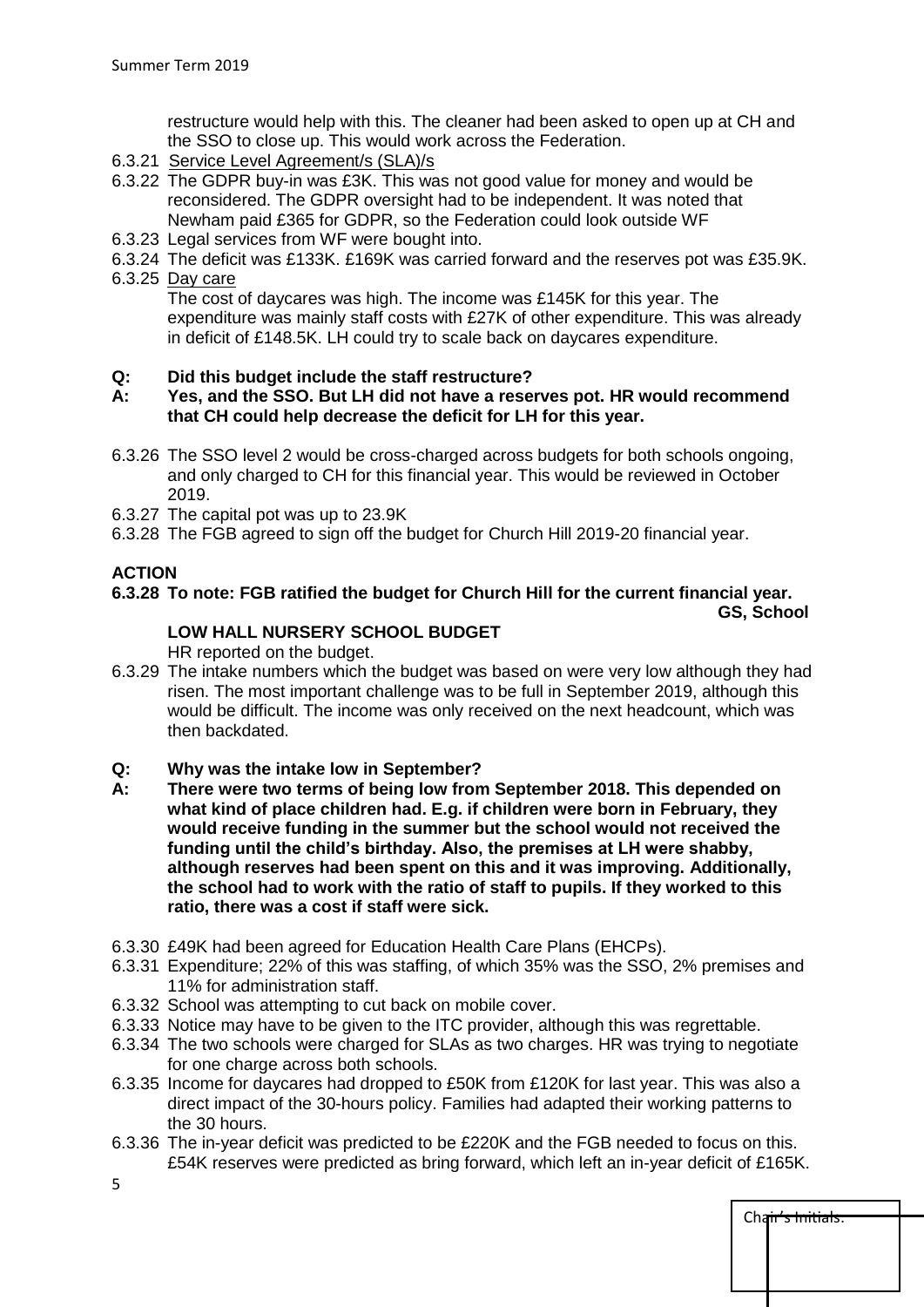- 6.3.37 Capital was £21.9K.
- 6.3.38 It was noted that the LH budget could not be ratified as it was a deficit budget.
- 6.3.39 SFFC

A meeting had been held with WF. The Federation would now be part of "Schools Facing Financial Challenge (SFFC) and this would require a five-year plan. This did not feel negative, as this was happening across all schools and there were challenges such as the 30 hours roll out and a halving of LA funding. SEN funding was also being reduced.

- 6.3.40 Recommendations for the Federation across both schools
	- Restructure options must be considered.
	- The 2-year-old provision did not make any money, this must be reviewed.
	- Day-care and holiday provision at LH these were not full and were expensive.
	- The Federation needed to bring in more income and HC was trying to generate income using her training expertise. However, HC did not have cover, so if she needed to raise income in this way, this needed to be taken into account and extra staff may be required.
- **Q: Why was Maintenance and improvements three times higher at CH than LH? A: LH required more maintenance than CH. Much of the work needed to be paid for by CH. However, savings on this should be possible. The building dated from 1976 and needed electrics, lights, heating. Some of would come from DfE. Finance was bidding for match funding. Feasibility studies had been carried out to ascertain how much funding was required.**

## **6.1. HEADTEACHER'S REPORT**

HC reported to the FGB.

- 6.1.1 There had been no staff changes in the current term
- 6.1.2 The administration staff was currently being restructured.
- 6.1.3 At LH, Katherine Hall was compiling histories of ex-pupils; to be shared through the E17 Art Trail. £7,400 of match funding had been agreed. This would also apply to CH, which had its fiftieth anniversary this year. This included funding for mosaics.
- 6.1.4 Ofsted

LH had had an excellent Ofsted visit and the outcome was they were still Good; which was a significant improvement. Therefore, there would be a 2-day inspection in the next year to move to Good with Outstanding Features or Outstanding. Ofsted would give one day's notice of the visit.

- 6.1.5 Sue had booked dates for safeguarding visits
- 6.1.6 SEFF (self evaluation forms) and the School Development Plan (SDP) were highly regarded in Ofsted so these were to be continued.
- 6.1.7 SLT was to meet in June and the SDP would need to be adapted to the ongoing issues for the Federation.

## **Q: Will the SLT invite the FGB's input?**

- **A: In light of the financial situation, there would be changes in budget which would need to be agreed through the FGB and the FGB's input was welcome into the SDP also.**
- 6.1.8 Through Arts in the Forest, LH worked with Esther Neslen to create a clay monster; to be displayed in Epping Forest and then returned to the school.
- 6.1.9 HC was part of the East London and Early Years and Schools Partnership in planning training.
- 6.1.10 HC was running training for WF and has run training at St Mary's and St Saviour's.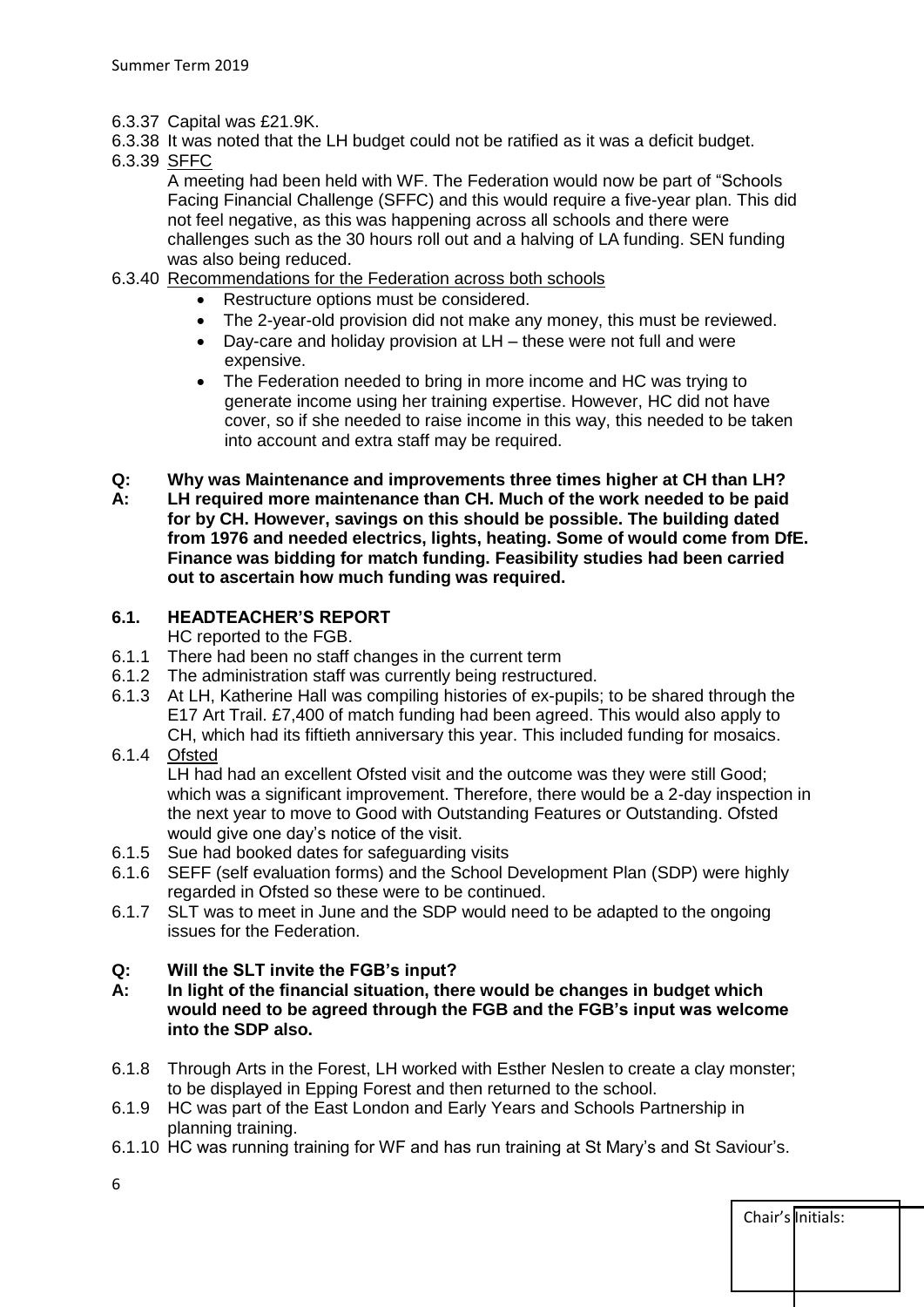6.1.11 WF was interested in using the outstanding practice in the school as a centre for excellence in the borough. Feasibility studies would be undertaken on freeing up space in the building.

## **Q: Could the FGB meetings be conducted using technology?**

## **A: Yes, the FGB had agreed remote methods of meeting.**

6.1.12 Self evaluation forms (SEFs)

It was being considered how to use the data from SEFs. For the September INSET, staff would be presented with issues from the data and asked to identify the important issues as part of the SEF process. This would feed into information for Ofsted as well as SDP planning.

- 6.1.13 Staff were now using story planning.
- 6.1.14 HC, MR and Helen R were also moderators for the 2 year old team in CH and would feed the expertise back to WF. There was a long-term sickness absence for the Y2 lead in LH so the process would be repeated in LH next year. However, the 2-yearold space needed improvement. This would come through to the Premises Committee.
- 6.1.15 CH was seeking external funding and had discussions with the Fishmongers Society about funding to improve the spaces. Feasibility studies were being carried out on how to use the space within both sites to generate income. LH had applied for match funding but there was nothing to match it with. There was potentially capital funding.
- 6.1.16. KH was forming friends of the Federation. The aim was to create a group of 21 people to raise funds for the schools and an online group was formed. The FGB sent thanks to KH for her work on this.

## **7. STRATEGIC PLANNING AND ANNUAL CYCLE**

- 7.1 POLICY REVIEW
	- It was reported that all Federation polices were on the website
- 7.2 SCHOOL REVIEW & SELF\_EVALUATION

 PF would liaise with HC on FGB input into the annual SEF and SDP planning meetings.

7.3 LINK GOVERNORS

Link governors were conducting learning walks this term in Mathematics at Low Hall , Technology at Church Hill, Language & Early Literacy and SEND. Governors PF, SD and GA would confirm dates with HC and reports would be circulated to all governors and school teams.

## **ACTION**

## **7.2 PF to liaise with HC on SEF and SDP process**

**7.3 Round robin email in June to ascertain information on visits in June 2019** 

**PF/GS**

Chair's Initials:

- 7.4. SAFEGUARDING AND HEALTH & SAFETY
- 7.4.1 The SG training for Governors was online and had been circulated to all Governors.
- 7.4.2 The Designated SG Lead had received training.
- 7.4.3 The schools financial value standard (SFVS) had been submitted and a copy was on the website.

## 7.6. ANNUAL GOVERNANCE STATEMENT

It was agreed that PD and PF would meet with HC and SLT to put together a statement on this, to be published on the website.

#### **ACTION**

**7.6 PF and PD to meet with HC and SLT to formulate a statement on the annual governance statement for the website. PF/PD/HC**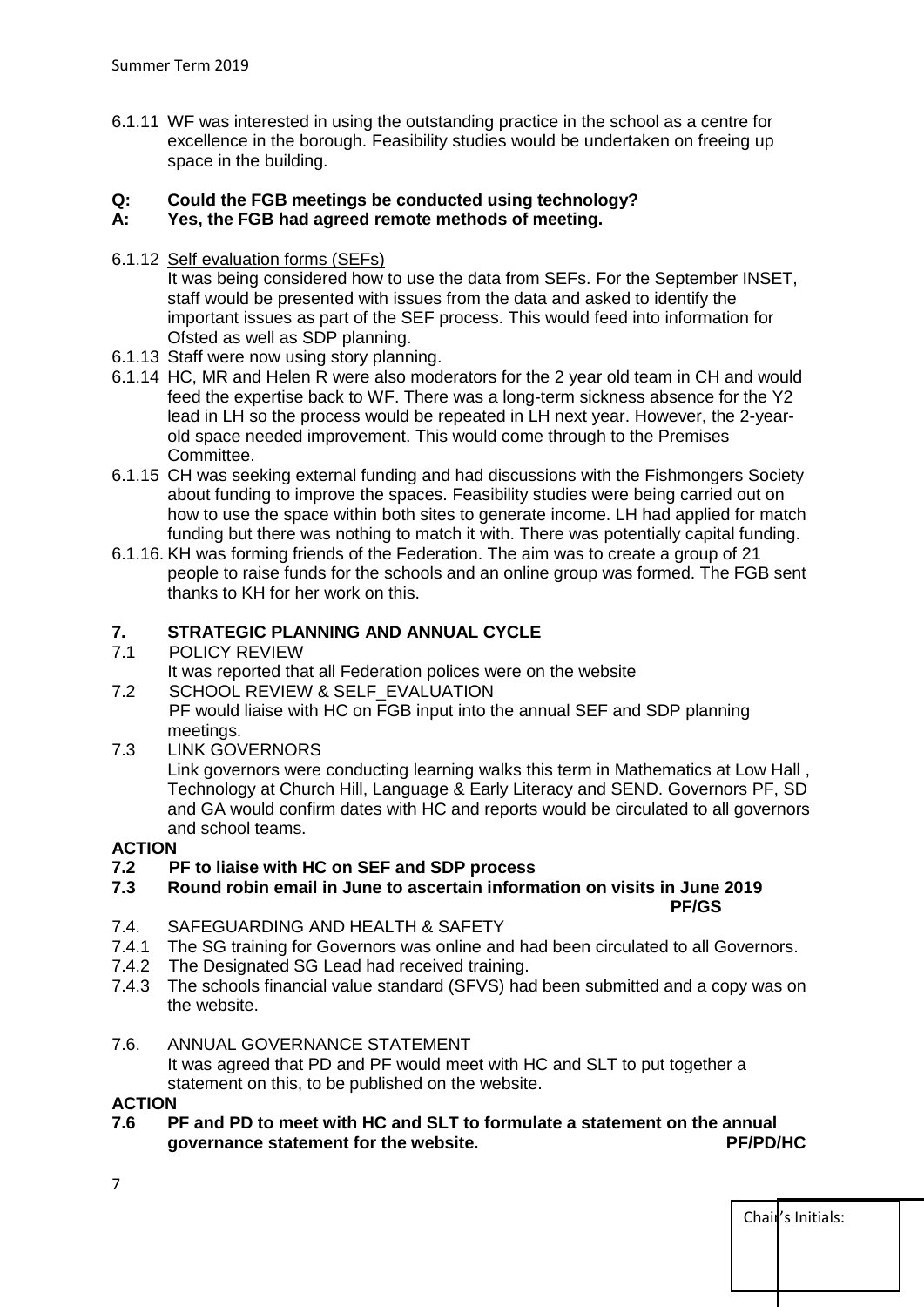#### **8. GDPR**

It was agreed to clarify training for Governors on this and any additional training needs.

#### **ACTION**

#### **8 Clarify training for Governors on this and any additional training needs GS**

#### **10. GOVERNOR SERVICES**

- 10.1 The Federation currently bought into the gold level of service. There had been an overspend on this as clerking services had been provided for additional meetings.
- 10.2 It was agreed that professional clerking of important meetings was required, and it was agreed to continue to buy into the Governing traded service.
- **Q: Could WF fund clerking for the future monthly meetings with the Federation and GS?**
- **A: To be clarified with WF.**

## **ACTION**

- **10.2 To note: FGB agreed to buy into Governing Services for the following financial year. All**
- **10Q Clarify with WF if they would fund clerking for the SFFC meetings HC**

#### **11. DATE AND AGENDA ITEMS OF FUTURE MEETINGS**

11.1 The date of the autumn FGB would be Wednesday 9 October at 6pm. It was noted that this was the Jewish Day of Atonement but on consultation, this presented no issues. It was agreed a clerk from GS would be required.

| <b>Date</b>    | <b>Meeting</b>                                   | <b>Time</b> | <b>Venue</b> |
|----------------|--------------------------------------------------|-------------|--------------|
| 16 May 2019    | <b>FS Working Party</b>                          | 9.15am      | Church Hill  |
| 20 June 2019   | <b>FPP Committee</b>                             | 9.15am      | Church Hill  |
| 20 June 2019   | Children, Learning<br>& Development<br>Committee | 5.30pm      | Church Hill  |
| 9 October 2019 | Federated<br>Governing Body                      | 6pm         | tbc          |

#### 11.2 Agenda items

Standing items:

Governing Body – including composition and annual elections Minutes & Matters Arising – FGB and 3 committees Information Sharing and reports – including head Teachers Report, Future Sustainability Working Party, Federation Meetings with LBWF, Safeguarding audit update, Strategic Planning & Annual Cycle – including Policy review, SEF & SDP, Link Governors Schedule of visits, Progress on Equalities Objectives

GDPR

Governors Training

The meeting closed 7.30 pm.

Chair: Pauline France (print)

| Chair' <del>s Initials.</del> |  |
|-------------------------------|--|